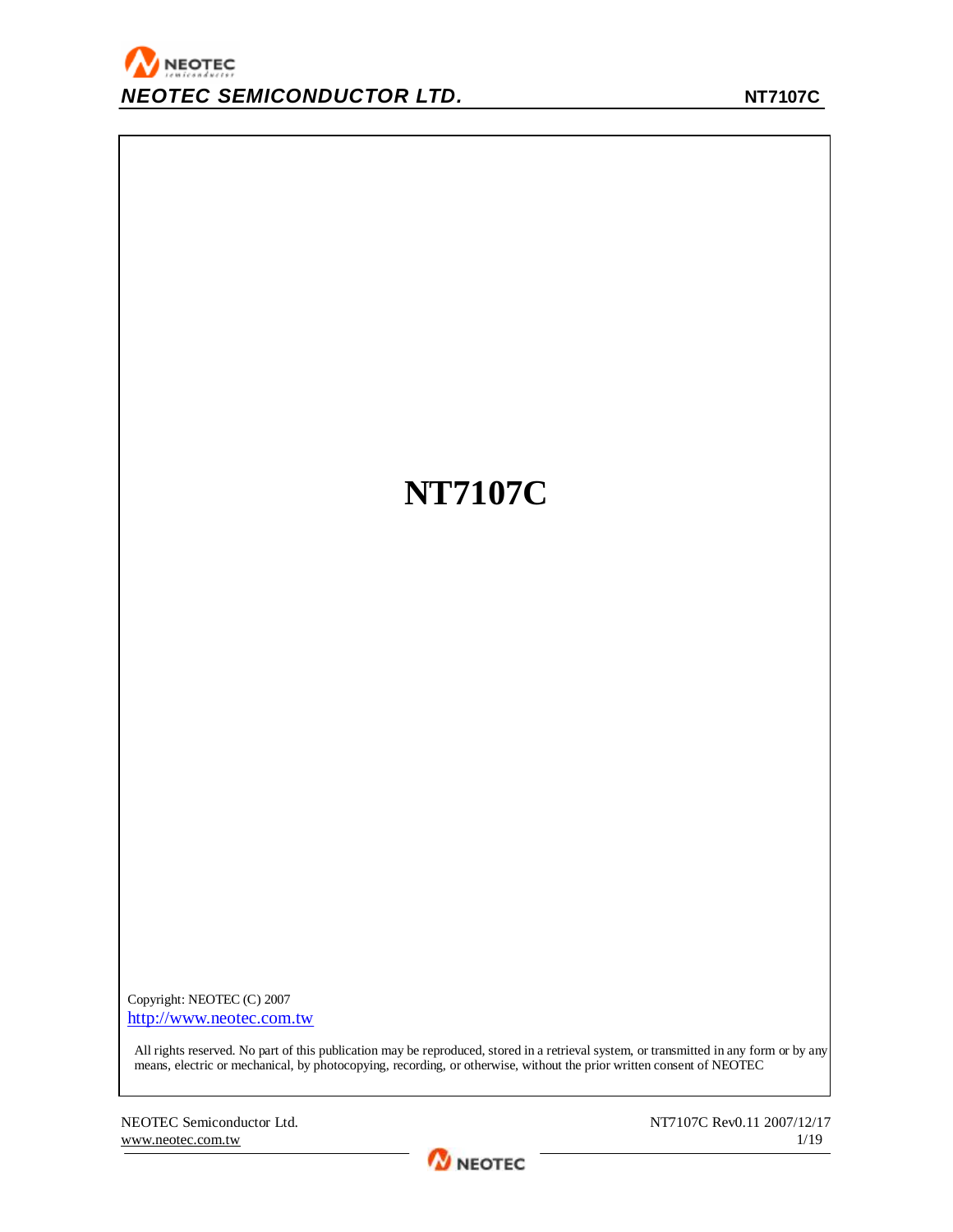## **INTRODUCTION**

The NT7107 is a LCD driver LSI with 64 channel outputs for dot matrix liquid crystal graphic display systems. This device provides 64 shift registers and 64 output drivers. It generates the timing signal to control the NT7108.

The NT7107 is fabricated by low power CMOS high voltage process technology, and is composed of the liquid crystal display system in combination with the NT7108 (64 channel segment driver).

### **FEATURES**

- •Dot matrix LCD common driver with 64 channel output
- •64-bit shift register at internal LCD driver circuit
- Internal timing generator circuit for dynamic display
- •Selection of master/slave mode
- Applicable LCD duty: 1/48, 1/64, 1/96, 1/128
- •Power supply voltage:+2.7~+5.5V
- LCD driving voltage: 8V~17V (VDD-VEE)
- Interface

| <b>Driver</b> |              |                   |
|---------------|--------------|-------------------|
| COMMON        | SEGMENT      | <b>Controller</b> |
| Other NT7107  | Other NT7108 | MPU               |

- High voltage CMOS process
- 100QFP or bare chip available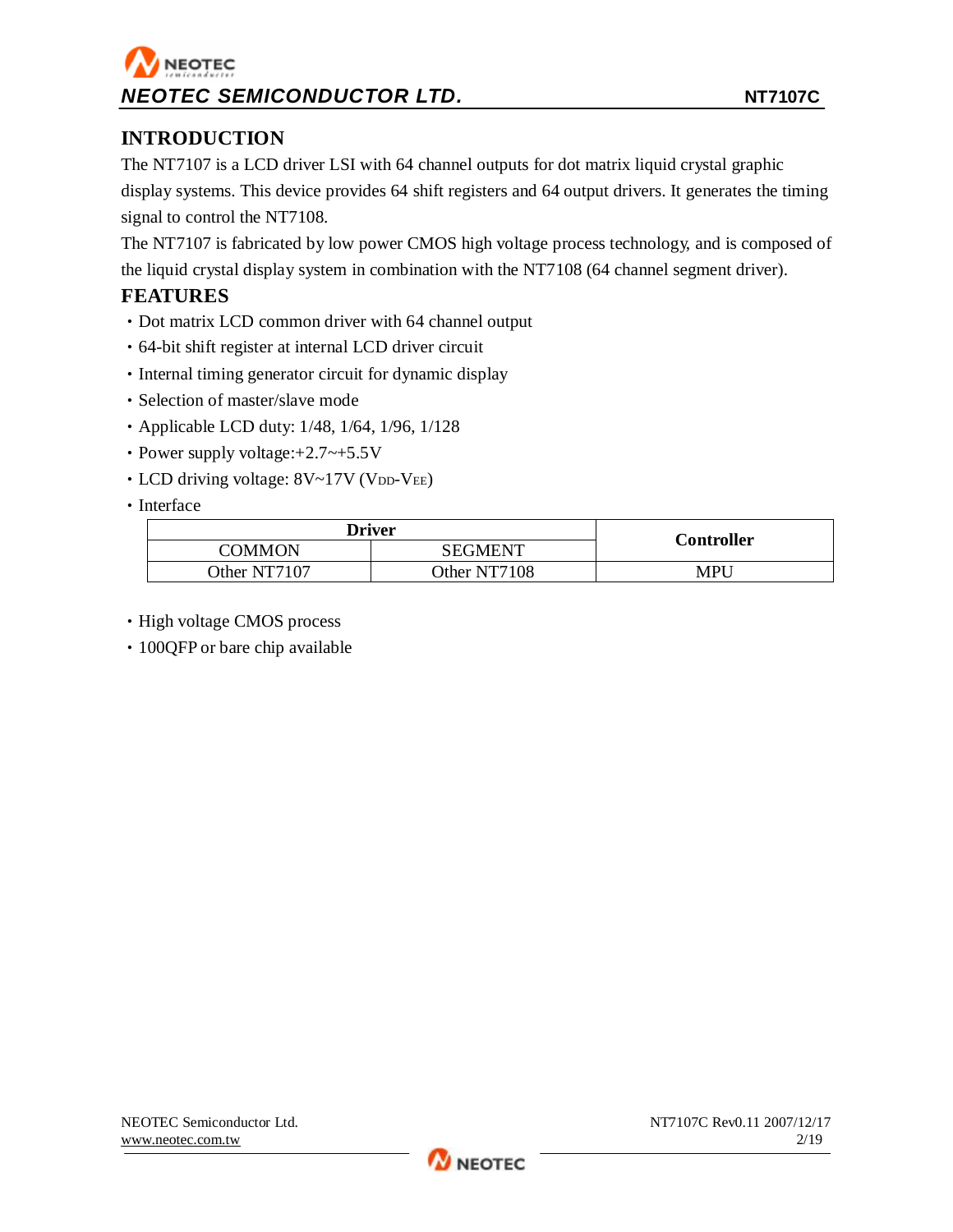

## **BLOCK DIAGRAM**



 $\boldsymbol{\gamma}$ NEOTEC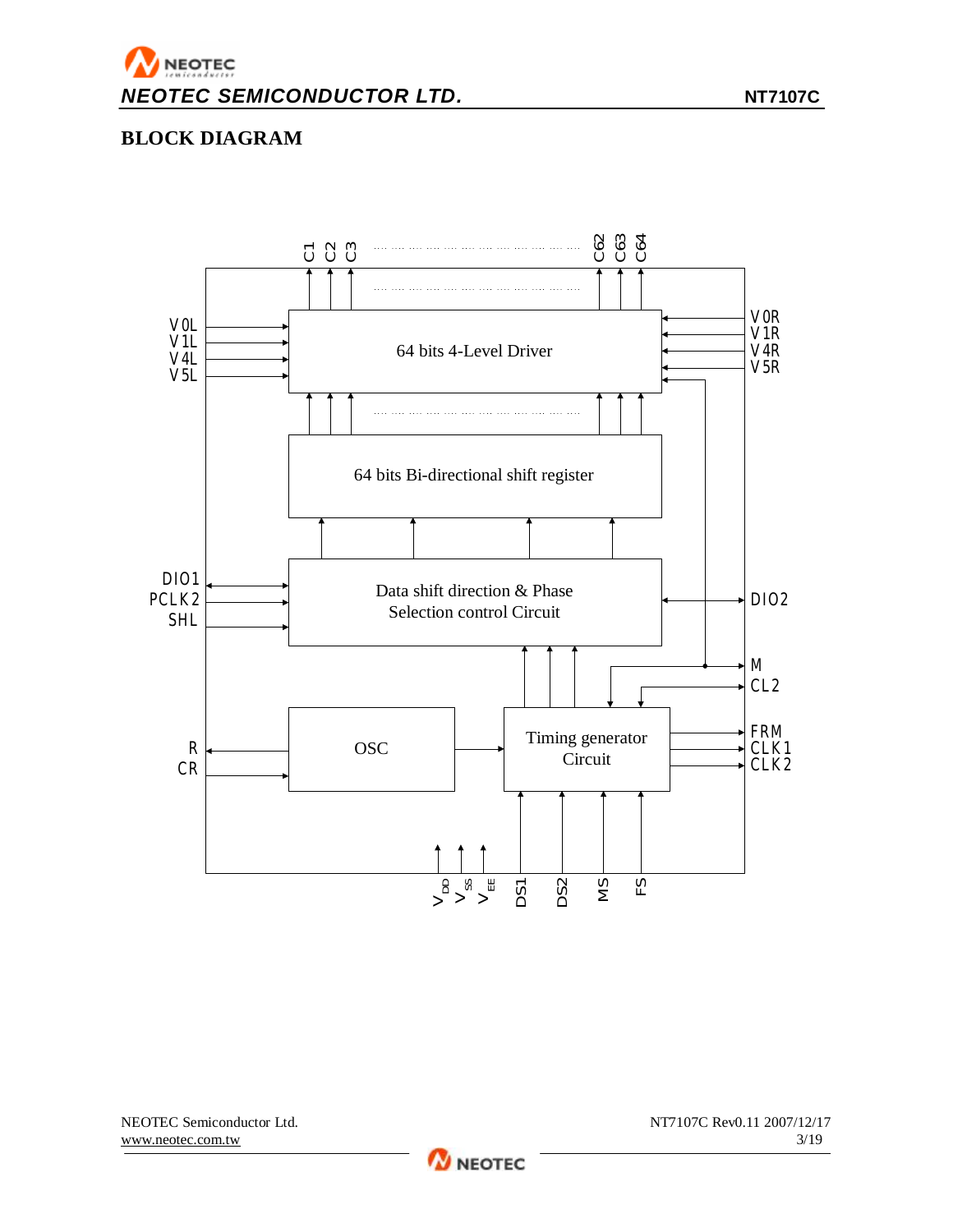### **PIN CONFIGULATION**

### **PQFP PACKAGE**



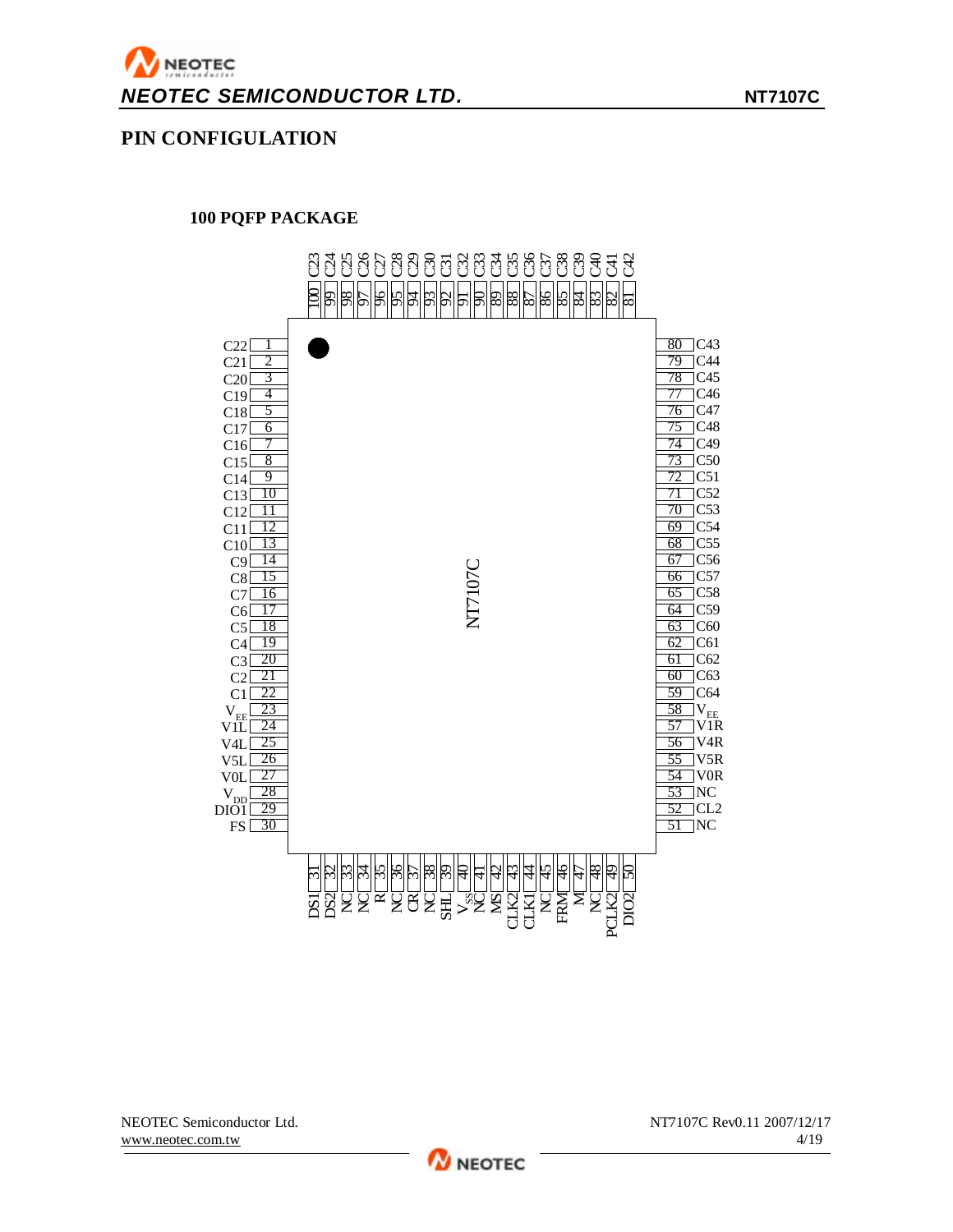

### **100 PQ PACKAGE**



**W** NEOTEC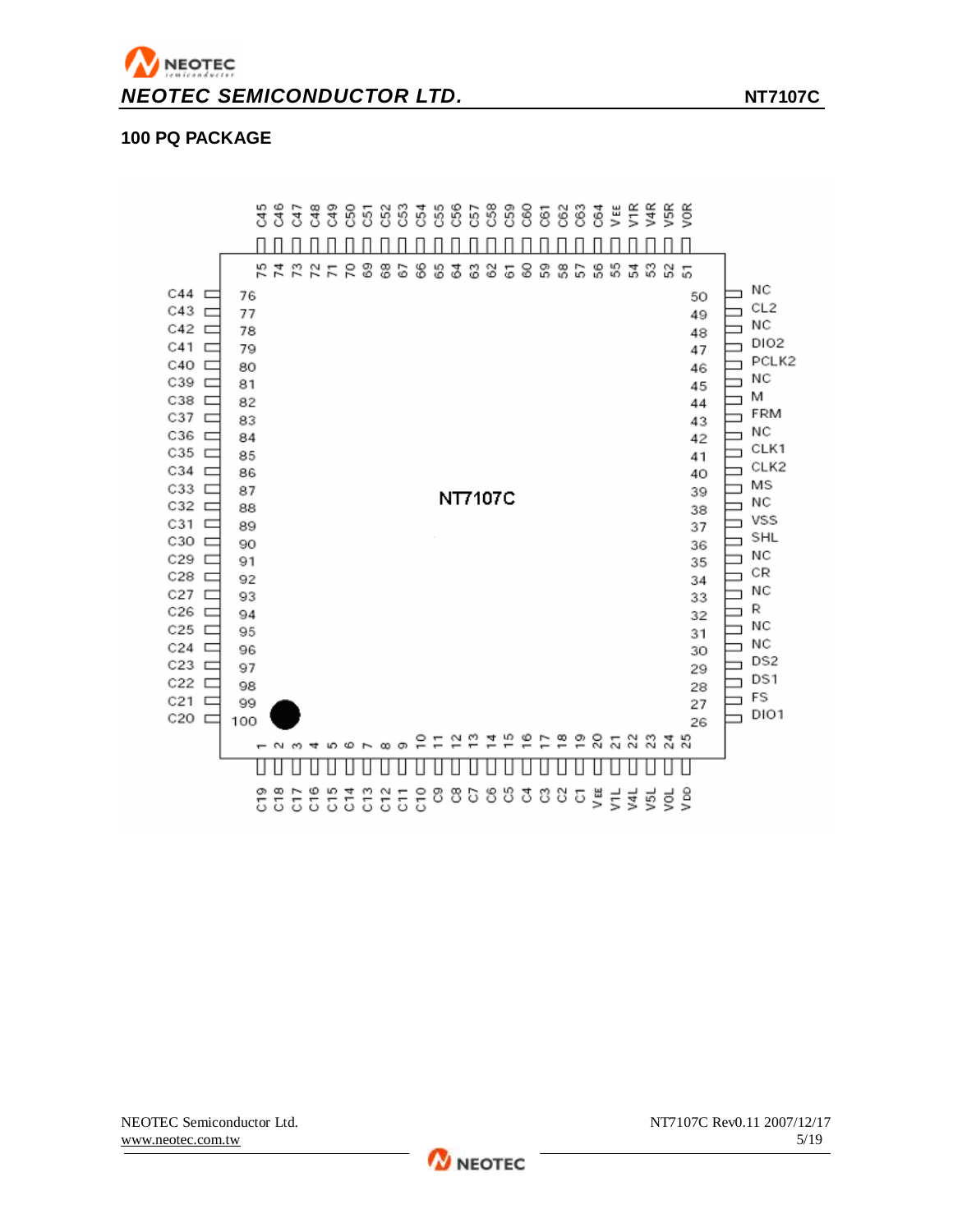# NEOTEC *NEOTEC SEMICONDUCTOR LTD.* **NT7107C**

### **PIN DESCIPTION**

### **Table 1. Pin Description**

| <b>Pin Number</b><br><b>QFP</b> | <b>Symbol</b>                      | I/O   | <b>Description</b>                                                                |  |  |  |
|---------------------------------|------------------------------------|-------|-----------------------------------------------------------------------------------|--|--|--|
| 28                              | $V_{D\underline{D}}$               | Power | For internal logic circuit $(+2.7 \rightarrow +5.5 V)$                            |  |  |  |
| 40                              | $V_{SS}$                           |       | $GND (=0V)$                                                                       |  |  |  |
| 23,58                           | $V_{EE}$                           |       | For LCD driver circuit                                                            |  |  |  |
| 27,54                           | VOL, VOR                           | Power | Bias supply voltage terminals to drive LCD.                                       |  |  |  |
| 24,57                           | V1L, V1R                           |       | <b>Select Level</b><br><b>Non-Select Level</b>                                    |  |  |  |
| 25,56                           | V <sub>4</sub> L, V <sub>4</sub> R |       | $V0L(R)$ , $V5L(R)$<br>$V1L(R)$ , V4L $(R)$                                       |  |  |  |
| 26,55                           | V5L,V5R                            |       | The same voltage should connect VOL and VOR (V1L & V1R,<br>V4L & V4R, V5L & V5R). |  |  |  |
| 42                              | <b>MS</b>                          | Input | Section of master/slave mode                                                      |  |  |  |
|                                 |                                    |       | · Master mode (MS=1)                                                              |  |  |  |
|                                 |                                    |       | DlO1, DlO2, CL2 and M is output state.                                            |  |  |  |
|                                 |                                    |       | $\cdot$ Salve mode (MS=0)                                                         |  |  |  |
|                                 |                                    |       | SHL=1 DlO1 is input state (DlO2 is output state)                                  |  |  |  |
|                                 |                                    |       | SHL=0 DlO2 is input state (DlO1 is output state)                                  |  |  |  |
|                                 |                                    |       | CL2 and M are input state.                                                        |  |  |  |
| 39                              | <b>SHL</b>                         | Input | Selection of data shift direction.                                                |  |  |  |
|                                 |                                    |       | <b>Data Shift Direction</b><br><b>SHL</b>                                         |  |  |  |
|                                 |                                    |       | DIO1 C1C64 DIO2<br>H                                                              |  |  |  |
|                                 |                                    |       | L<br>DIO2 C64C1 DIO1                                                              |  |  |  |
|                                 |                                    |       |                                                                                   |  |  |  |
| 49                              | PCLK <sub>2</sub>                  | Input | Selection of shift clock (CL2) phase.                                             |  |  |  |
|                                 |                                    |       | PCLK2<br>Data Clock (CL2) Phase                                                   |  |  |  |
|                                 |                                    |       | Data shift at the rising edge of CL2<br>H                                         |  |  |  |
|                                 |                                    |       | L<br>Data shift at the falling edge of CL2                                        |  |  |  |
| 30                              | <b>FS</b>                          | Input | Selection of oscillation frequency.                                               |  |  |  |
|                                 |                                    |       | · Master mode                                                                     |  |  |  |
|                                 |                                    |       | when the frame frequency is 70 Hz, the oscillation                                |  |  |  |
|                                 |                                    |       | frequency should be                                                               |  |  |  |
|                                 |                                    |       | fosc=430kHz at $FS=1(V_{DD})$                                                     |  |  |  |
|                                 |                                    |       | fosc= $215kHz$ at $FS=0(Vss)$                                                     |  |  |  |
|                                 |                                    |       | Slave mode                                                                        |  |  |  |
|                                 |                                    |       | Connect to V <sub>DD</sub>                                                        |  |  |  |
| 31                              | DS1                                | Input | Selection of display duty.                                                        |  |  |  |
| 32                              | DS <sub>2</sub>                    |       | · Master mode                                                                     |  |  |  |
|                                 |                                    |       | DS1<br>DS <sub>2</sub><br>Duty                                                    |  |  |  |
|                                 |                                    |       | 1/48<br>L<br>L                                                                    |  |  |  |
|                                 |                                    |       | H<br>1/64                                                                         |  |  |  |
|                                 |                                    |       | 1/96<br>L<br>H                                                                    |  |  |  |
|                                 |                                    |       | 1/128<br>H                                                                        |  |  |  |
|                                 |                                    |       | · Slave mode: Connect to VDD.                                                     |  |  |  |

NEOTEC Semiconductor Ltd. <br>WWW.neotec.com.tw 6/19

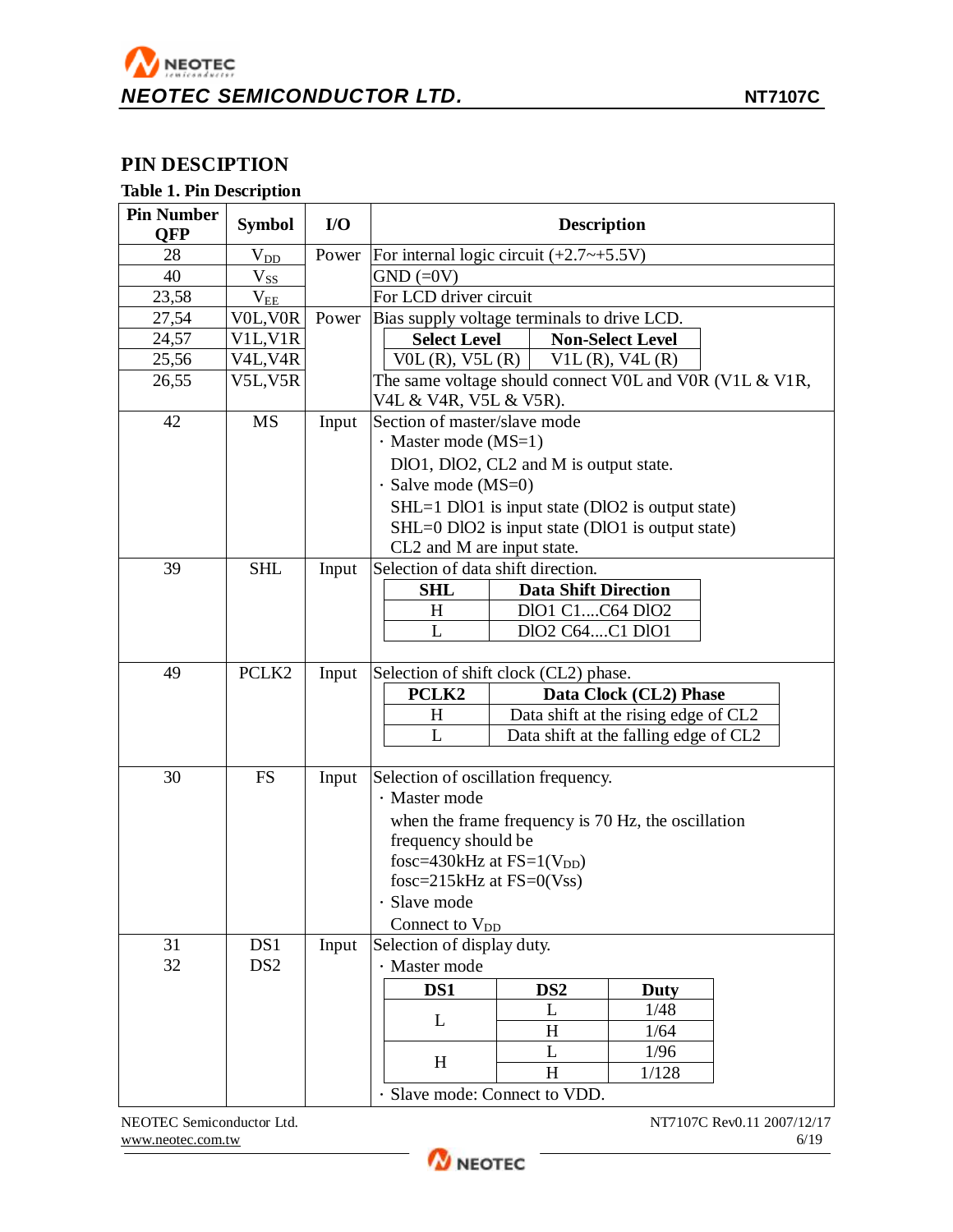

| <b>Pin Number</b><br><b>QFP</b> | <b>Symbol</b>    | $U$    | <b>Description</b>                                                                                                            |            |  |                |                  |            |  |
|---------------------------------|------------------|--------|-------------------------------------------------------------------------------------------------------------------------------|------------|--|----------------|------------------|------------|--|
| 35                              | $\mathbf R$      |        | RC Oscillator (Built-in capacitor)                                                                                            |            |  |                |                  |            |  |
| 37                              | CR               |        | · Master mode: Use these terminals as shown below.                                                                            |            |  |                |                  |            |  |
|                                 |                  |        |                                                                                                                               | NT7107     |  |                |                  | NT7107     |  |
|                                 |                  |        |                                                                                                                               |            |  |                |                  |            |  |
|                                 |                  |        | $\mathbb{R}$<br>w                                                                                                             | CR         |  | R              |                  | ${\sf CR}$ |  |
|                                 |                  |        | $R_f$                                                                                                                         |            |  |                | Open External    |            |  |
|                                 |                  |        | · Slave mode: Stop the oscillator as shown below.                                                                             |            |  |                |                  |            |  |
|                                 |                  |        | NT7107                                                                                                                        |            |  |                |                  |            |  |
|                                 |                  |        | CR<br>$\mathbb{R}$                                                                                                            |            |  |                |                  |            |  |
|                                 |                  |        | $\mathring{\text{V}}_{\text{DD}}$<br>Open                                                                                     |            |  |                |                  |            |  |
| 44                              | CLK1             | Output | Operating clock output for the NT7108                                                                                         |            |  |                |                  |            |  |
| 43                              | CLK <sub>2</sub> |        | · Master mode: connection to CLK1 and CLK2 of the NT7108                                                                      |            |  |                |                  |            |  |
|                                 |                  |        | · Slave mode: open                                                                                                            |            |  |                |                  |            |  |
| 46                              | <b>FRM</b>       |        | Output Synchronous frame signal.                                                                                              |            |  |                |                  |            |  |
|                                 |                  |        | · Master mode: connection to FRM of the NT7108                                                                                |            |  |                |                  |            |  |
|                                 |                  |        | · Slave mode: open                                                                                                            |            |  |                |                  |            |  |
| 47                              | M                | Input/ | Alternating signal input for LCD driving.                                                                                     |            |  |                |                  |            |  |
|                                 |                  | Output | · Master mode: output state Connection to M of the NT7108                                                                     |            |  |                |                  |            |  |
|                                 |                  |        | · Slave mode: input state Connection to the controller                                                                        |            |  |                |                  |            |  |
| 52                              | CL2              | Input/ | Data shift clock                                                                                                              |            |  |                |                  |            |  |
|                                 |                  | Output | · Master mode: output state Connection to CL of the NT7108<br>· Slave mode: input state connection to shift clock terminal of |            |  |                |                  |            |  |
|                                 |                  |        | the controller.                                                                                                               |            |  |                |                  |            |  |
| 29                              | DIO1             | Input/ | Data input/output pins of internal shift register.                                                                            |            |  |                |                  |            |  |
| 50                              | DIO <sub>2</sub> | Output | <b>MS</b>                                                                                                                     | <b>SHL</b> |  | DIO1           | DIO <sub>2</sub> |            |  |
|                                 |                  |        | H                                                                                                                             | H          |  | Output         | Output           |            |  |
|                                 |                  |        |                                                                                                                               | L          |  | Output         | Output           |            |  |
|                                 |                  |        | L                                                                                                                             | H          |  | Input          | Output           |            |  |
|                                 |                  |        |                                                                                                                               | L          |  | Output         | Input            |            |  |
| $22 - 1$                        | C1-C64           |        | Output Common signal output for LCD driving.                                                                                  |            |  |                |                  |            |  |
| 100-59                          |                  |        | Data                                                                                                                          | M          |  | Out            |                  |            |  |
|                                 |                  |        |                                                                                                                               | L          |  | V <sub>1</sub> |                  |            |  |
|                                 |                  |        | L                                                                                                                             | H          |  | V <sub>4</sub> |                  |            |  |
|                                 |                  |        | H                                                                                                                             | L          |  | V <sub>5</sub> |                  |            |  |
|                                 |                  |        |                                                                                                                               | H          |  | V <sub>0</sub> |                  |            |  |
| 33, 34, 36                      | NC               |        |                                                                                                                               |            |  | No connection  |                  |            |  |
| 38,41,45                        |                  |        |                                                                                                                               |            |  |                |                  |            |  |
| 48,51,53                        |                  |        |                                                                                                                               |            |  |                |                  |            |  |

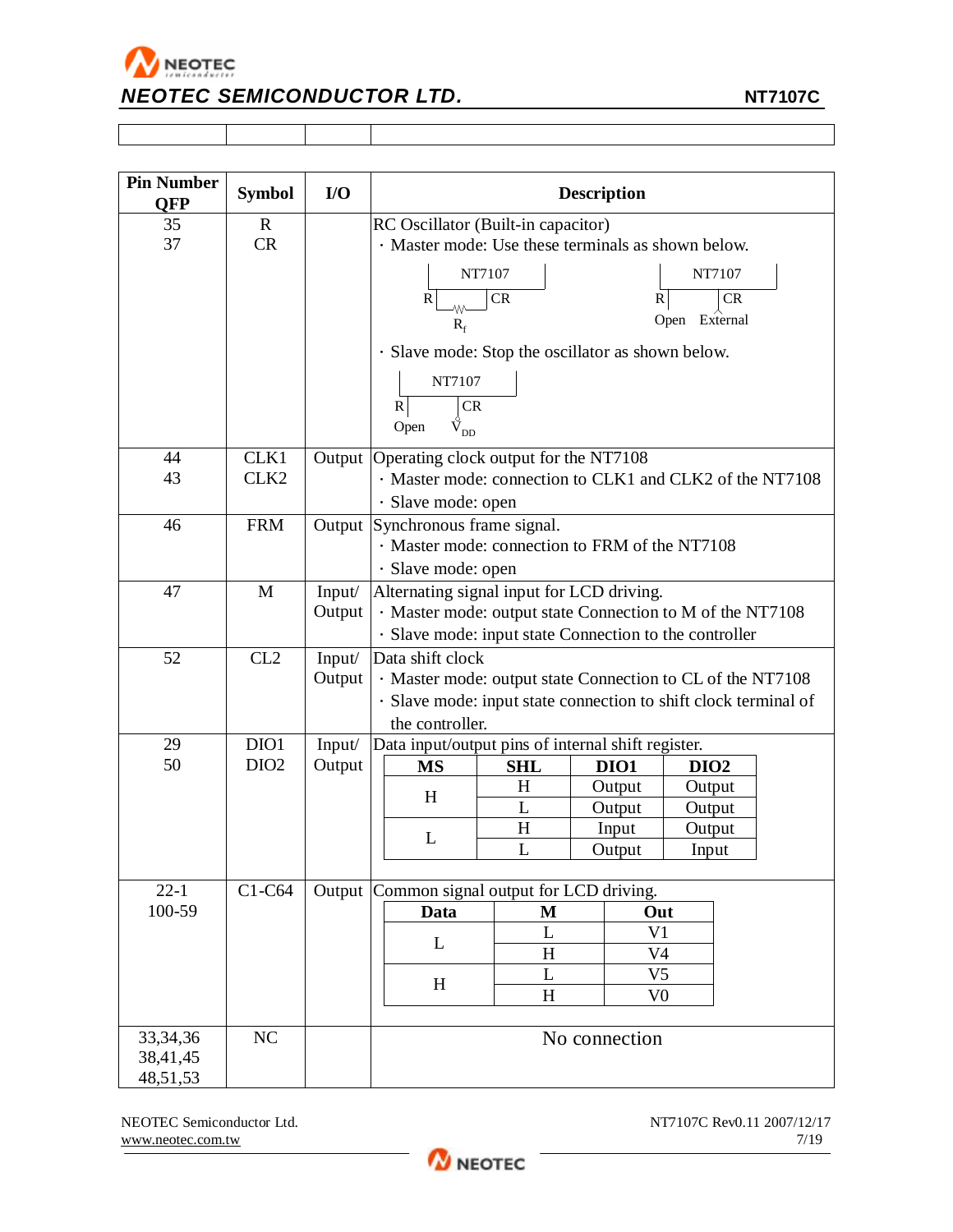### **MAXIMUM ABSOLUTE LIMIT**

| <b>Characteristic</b> | <b>Symbol</b> | Value                      | Unit   | <b>Note</b>   |
|-----------------------|---------------|----------------------------|--------|---------------|
| Operating voltage     | $\rm V_{DD}$  | $-0.3$ to $+7.0$           |        |               |
| Supply voltage        | $\rm V_{EE}$  | $V_{DD-}19.0$ to $VDD+0.3$ |        | 4             |
|                       | $\rm V_B$     | $-0.3$ to $V_{DD}+0.3$     |        | ), (2)        |
| Driver supply voltage | $\rm V_{LCD}$ | $VEE-0.3$ to $VDD+0.3$     |        | $(3)$ , $(4)$ |
| Operating temperature | $T_{OPR}$     | $-30$ to $+85$             | $\sim$ |               |
| Storage temperature   | $T_{STG}$     | $-55$ to $+125$            |        |               |

### **NOTES:**

1. Based on Vss=0V

2. Applies to input terminals and I/O terminals at high impedance. (Except V0L(R), V1L(R), V4L(R) and  $V5L(R)$ )

3. Applies to V0L(R), V1L(R), V4L(R) and V5L(R).

4. Voltage level:  $V_{DD} \geq V0L=V0R \geq V1L=VIR \geq V4L=VAR \geq V5L=V5R \geq V_{EE}$ .

### **ELECTRICAL CHARACTERISTICS**

**DC CHARACTERISTICS**  $(V_{DD} = +5.0V, V_{SS} = 0V, |V_{DD} - V_{EE}| = 8 \sim 17V, TA = -30 \sim +85°C)$ 

| <b>Characteristic</b>      |      | <b>Symbol</b> | <b>Condition</b>               | Min.               | Typ.                     | Max.               |           | <b>Unit Note</b> |
|----------------------------|------|---------------|--------------------------------|--------------------|--------------------------|--------------------|-----------|------------------|
| <b>Operating voltage</b>   |      | $\rm V_{DD}$  |                                | 2.7                |                          | 5.5                |           |                  |
| <b>Input Voltage</b>       | High | $\rm V_{IH}$  |                                | 0.7V <sub>DD</sub> |                          | $\rm V_{DD}$       |           |                  |
|                            | Low  | $\rm V_{II}$  |                                | $V_{SS}$           | $\overline{\phantom{a}}$ | 0.3V <sub>DD</sub> | V         | (1)              |
| Output                     | High | $\rm V_{OH}$  | $I_{OH}=-0.4mA$                | $V_{DD}$ -0.4      | $\overline{\phantom{a}}$ |                    |           |                  |
| Voltage                    | Low  | $\rm V_{OL}$  | $I_{OL} = 0.4mA$               |                    | $\overline{\phantom{a}}$ | 0.4                |           | (2)              |
| Input leakage current      |      | $I_{LKG}$     | $V_{IN} = V_{DD} - V_{SS}$     | $-1.0$             | $\overline{\phantom{a}}$ | 1.0                | $\mu$ A   |                  |
| <b>OSC</b> frequency       |      | fosc          | $Rf=47K\Omega \pm 2\%$         | 315                | 450                      | 585                | kHz       | (1)              |
| On resistance              |      |               | $V_{DD}$ - $V_{EE}$ =17V       |                    |                          | 1.5                | $K\Omega$ |                  |
| $(V_{\text{DIV}} - C_i)$   |      | $R_{ON}$      | Load current = $\pm 150 \mu$ A |                    |                          |                    |           |                  |
| Operating current          |      | $I_{DD1}$     | Master mode; 1/128duty         |                    | $\overline{\phantom{a}}$ | 1.0                | mA        | (3)              |
|                            |      | $I_{DD2}$     | Slave mode; 1/128 duty         |                    | $\overline{\phantom{a}}$ | 200                |           | $\left(4\right)$ |
| Supply current             |      | $I_{EE}$      | Master mode; 1/128 duty        |                    |                          | 100                | $\mu$ A   | (5)              |
|                            |      | $f_{OP1}$     | Master mode; External clock    | 50                 |                          | 600                | kHz       |                  |
| <b>Operating Frequency</b> |      | $f_{OP2}$     | Slave mode                     | 0.5                |                          | 1500               |           |                  |

### **NOTES:**

- 1. Applies to input terminals FS, DS1, DS2, CR, SHL, MS and PCLK2 and I/O terminals DIO1, DIO2, M and CL2 in the input state.
- 2. Applies to output terminals CLK1, CLK2 and FRM and I/O terminals DIO1, DIO2, M and CL2 in the Output State.
- 3. This value is specified at about the current flowing through Vss. Internal oscillation circuit:  $Rf =$  $47k\Omega$ , Each terminal of DS1, DS2, FS, SHL and MS is connected to  $V_{DD}$  and out is no load.
- 4. This value is specified at about the current flowing through Vss. Each terminal of DS1, DS2, FS, SHL, PCLK2 and CR is connected to  $V_{DD}$ , and MS is connected to Vss. CL2, M, DIO1 is external

NEOTEC Semiconductor Ltd.  $NT7107C$  Rev0.11 2007/12/17 [www.neotec.com.tw](http://www.neotec.com.tw) 8/19

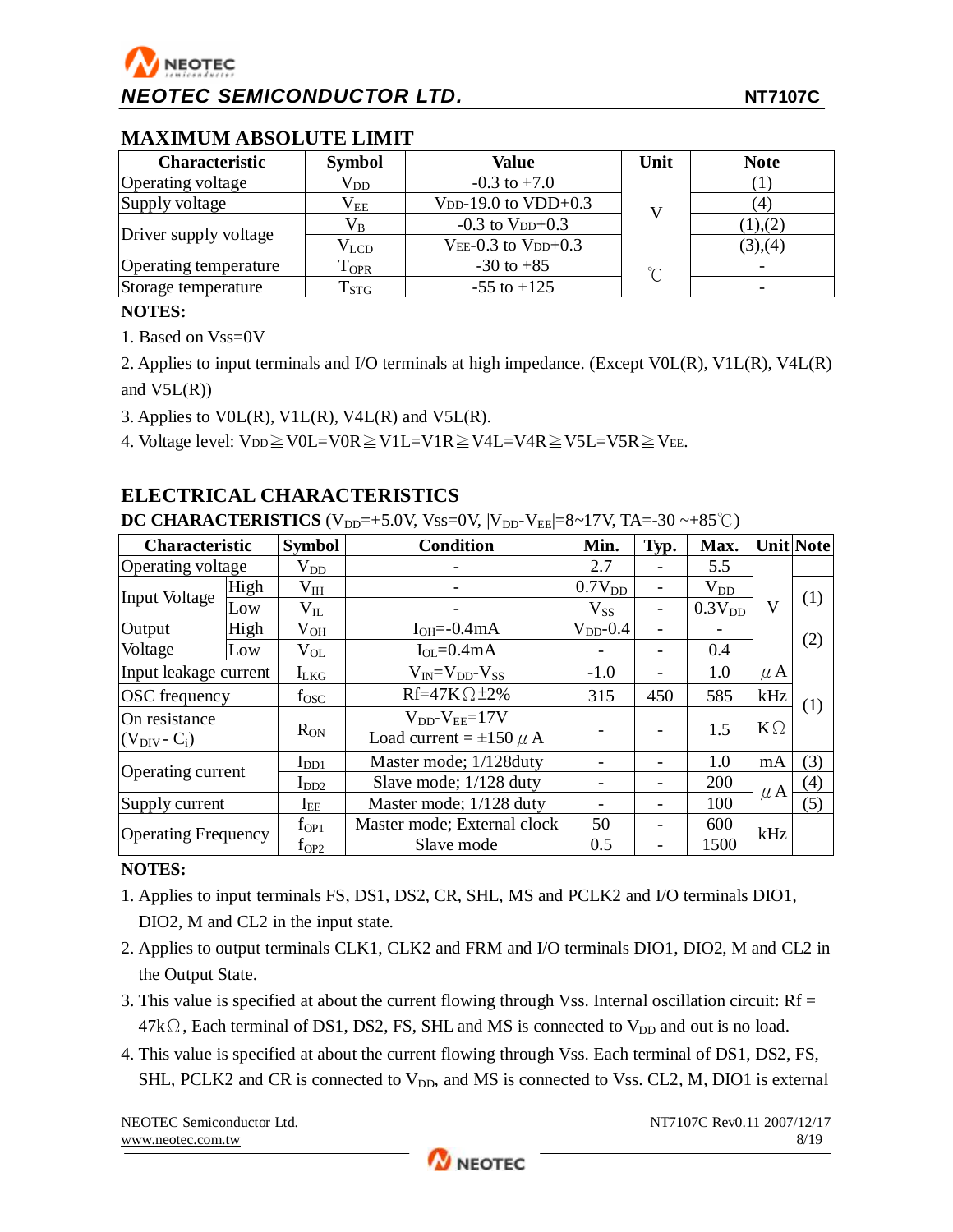clock.

5. This value is specified at the current flowing through  $V_{EE}$ . Don connect to  $V_{LCD}$  (V1-V5). **AC CHARACTERISTICS** ( $V_{DD}$ =5V±10%, TA=-30 ~+85℃)

**Master Mode (MS=VDD, PCLK2=VDD)**



### **Master Mode**

| <b>Characteristic</b>      | <b>Symbol</b>    | Min. | Typ.                     | Max.                     | Unit    |
|----------------------------|------------------|------|--------------------------|--------------------------|---------|
| Data setup time            | $\rm t_{SU}$     | 20   |                          |                          |         |
| Data hold time             | $t_{DH}$         | 40   | $\overline{\phantom{a}}$ | $\overline{\phantom{0}}$ |         |
| Data delay time            | t <sub>D</sub>   | 5    | -                        |                          |         |
| FRM delay time             | $t_{\rm DF}$     | $-2$ | $\overline{\phantom{a}}$ | 2                        | $\mu$ s |
| M delay time               | $t_{DM}$         | $-2$ |                          | $\overline{2}$           |         |
| CL2 low level width        | tw <sub>LC</sub> | 35   |                          | $\qquad \qquad$          |         |
| CL2 high level width       | t <sub>WHC</sub> | 35   |                          |                          |         |
| CLK1 low level width       | $t_{\text{WL1}}$ | 700  |                          |                          |         |
| CLK2 low level width       | $t_{WL2}$        | 700  |                          |                          |         |
| CLK1 high level width      | $t_{WH1}$        | 2100 |                          |                          |         |
| CLK2 high level width      | $t_{\rm WH2}$    | 2100 |                          |                          | ns      |
| CLK1-CLK2 phase difference | $t_{D12}$        | 700  | $\overline{\phantom{0}}$ |                          |         |
| CLK2-CLK1 phase difference | $t_{D21}$        | 700  | -                        |                          |         |
| CLK1, CLK2 rise/fall time  | $t_R / t_F$      |      |                          | 150                      |         |

NEOTEC Semiconductor Ltd.  $NT7107C$  Rev0.11 2007/12/17 [www.neotec.com.tw](http://www.neotec.com.tw) 9/19

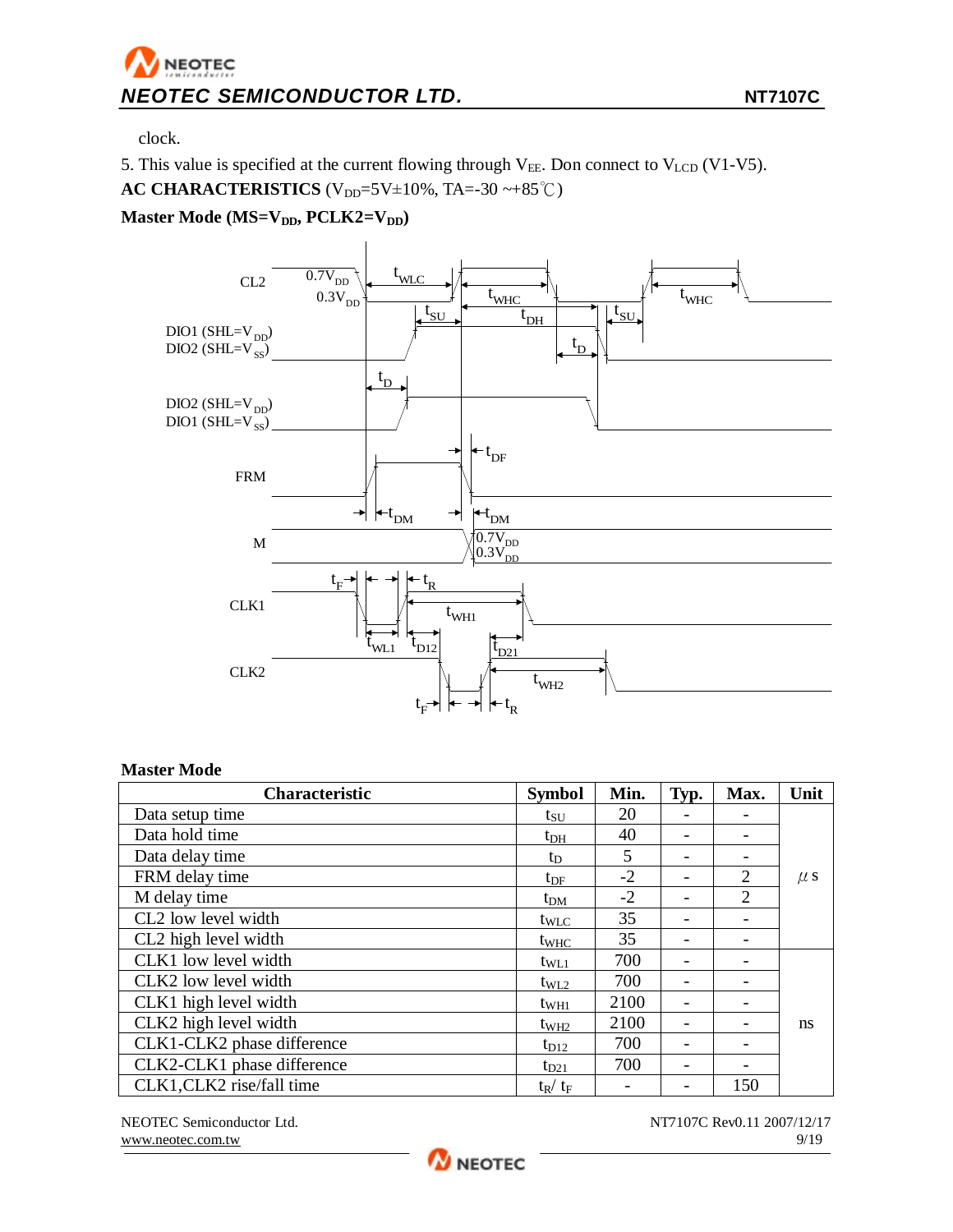### **Slave Mode (MS=VSS)**



| Characteristic        | <b>Symbol</b>     | Min.                     | Typ.                     | Max.                     | Unit | <b>Note</b>    |
|-----------------------|-------------------|--------------------------|--------------------------|--------------------------|------|----------------|
| CL2 low level width   | $t_{WLC1}$        | 450                      |                          |                          |      | $PCLK2=V_{SS}$ |
| CL2 high level width  | $t_{\text{WHC1}}$ | 150                      |                          |                          |      | $PCLK2=V_{SS}$ |
| CL2 low level width   | $t_{\text{WLC2}}$ | 150                      |                          |                          |      | $PCLK2=V_{DD}$ |
| CL2 high level width  | $t_{\text{WHC2}}$ | 450                      | $\overline{\phantom{a}}$ | $\overline{\phantom{0}}$ |      | $PCLK2=V_{DD}$ |
| Data setup time       | t <sub>SU</sub>   | 100                      |                          | $\overline{\phantom{a}}$ | ns   |                |
| Date hold time        | $t_{\rm DH}$      | 100                      |                          |                          |      |                |
| Data delay time       | $t_D$             |                          |                          | 200                      |      | (NOTE)         |
| Output data hold time | $t_H$             | 10                       |                          |                          |      |                |
| CL2 rise/fall time    | $t_R / t_F$       | $\overline{\phantom{0}}$ |                          | 30                       |      |                |

**NOTE:** Connect load CL = 30pF

Output 
$$
\circ
$$
 30pF

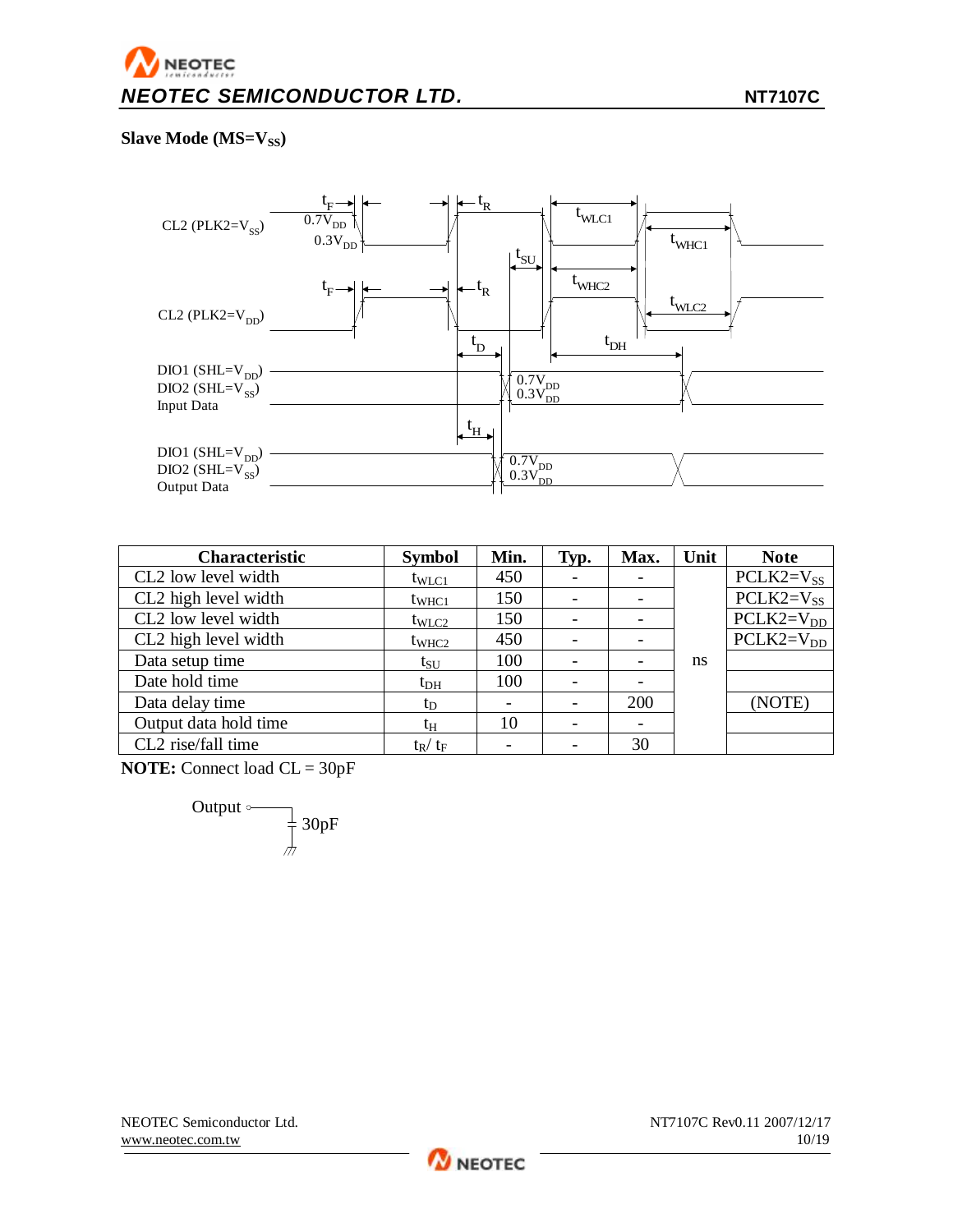### **FUNCTIONAL DESCRIPTION**

### **RC Oscillator**

The RC Oscillator generates CL2, M, FRM of the NT7107, and CLK1 and CLK1 of the NT7108 by the oscillation resister R and internal capacitor C. When selecting the master/slave mode, the oscillation circuit is as following:

Master Mode: In the master mode, use these terminals as shown below.





Internal Oscillation(Rf=47kΩ) External Clock

Slave Mode: In the slave mode, stop the oscillator as shown below.



**W** NEOTEC

### **Timing Generation Circuit**

It generates CL2, M, FRM, CLK1 and CLK2 by the frequency from the oscillation circuit.

Selection of Master/Slave (M/S) Mode

When MS is H, it generates CL2, M, FRM, CLK1 and CLK2 internally.

When MS is L, it operates by receiving M and CL2 from the master device.

Frequency Selection (FS)

To adjust FRM frequency by 70Hz, the oscillation frequency should be as follows:

| <b>Oscillation Frequency</b> |
|------------------------------|
| $f_{OSC} = 430kHz$           |
| $fOSC=215kHz$                |

In the slave mode, it is connected to  $V_{DD}$ .

### **Duty Selection (DS1, DS2)**

It provides various duty selections according to DS1 and DS2.

| DS1 | DS <sub>2</sub> | ຼ<br><b>Duty</b> |
|-----|-----------------|------------------|
|     |                 | 1/48             |
|     |                 | 1/64             |
|     |                 | 1/96             |
|     |                 | 1/128            |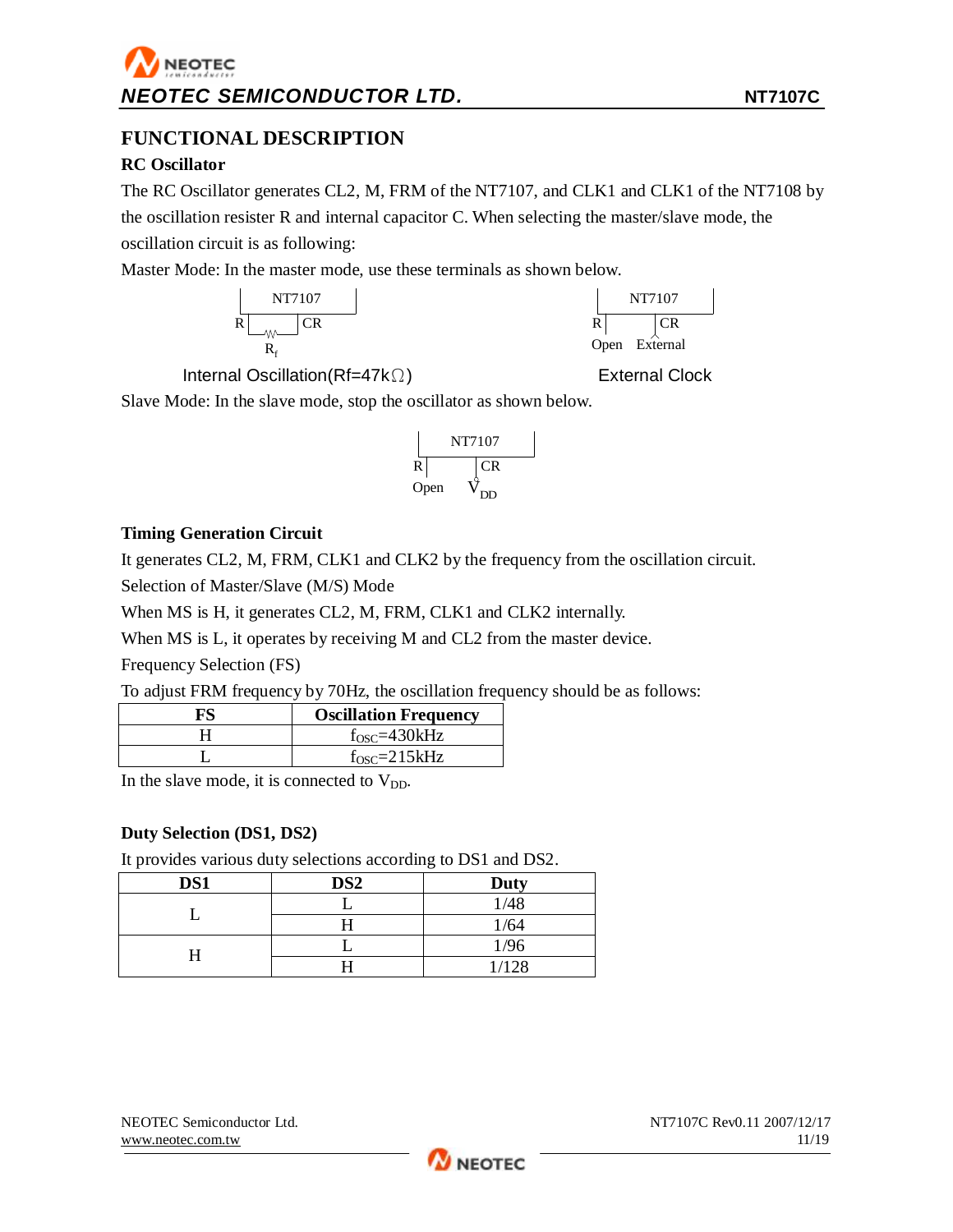### **Data Shift & Phase Select Control**

Phase Selection

It is a circuit to shift data on synchronization of rising edge, or falling edge of the CL2 according to PCLK2.

| PCLK <sub>2</sub> | <b>Phase Selection</b>            |
|-------------------|-----------------------------------|
|                   | Data shift on rising edge of CL2  |
|                   | Data shift on falling edge of CL2 |

Data shift Direction Selection

When MS is connected to VDD, DIO1 and DIO2 terminal is only output.

When MS is connected to Vss, it depends on the SHL.

| <b>MS</b> | <b>SHL</b> | DIO1   | DIO <sub>2</sub> | <b>Direction of Data</b> |
|-----------|------------|--------|------------------|--------------------------|
| H         | H          | Output | Output           | C1aC64                   |
|           |            | Output | Output           | $C64$ à $C1$             |
|           | H          | Input  | Output           | DIO1 à C1 à C64 à DIO2   |
|           |            | Output | Input            | DIO2 à C64 à C1 à DIO1   |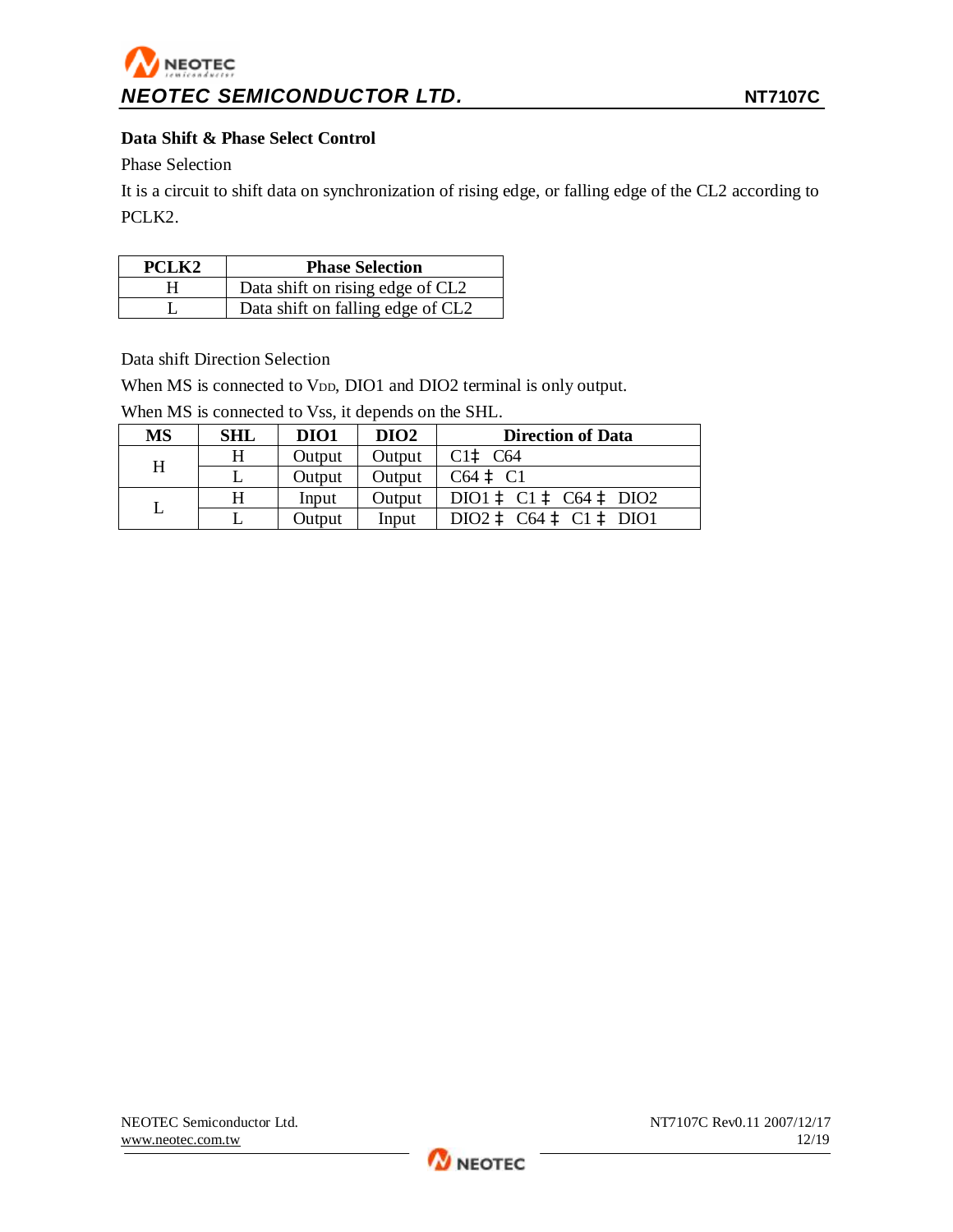### **TIMING DIAGRAM**

**1/48 DUTY TIMING (MASTER MODE)** 

Condition: DS1=L, DS2=L, SHL=H (L), PCLK2=H



Relation of CL2 and DIO1(DIO2)



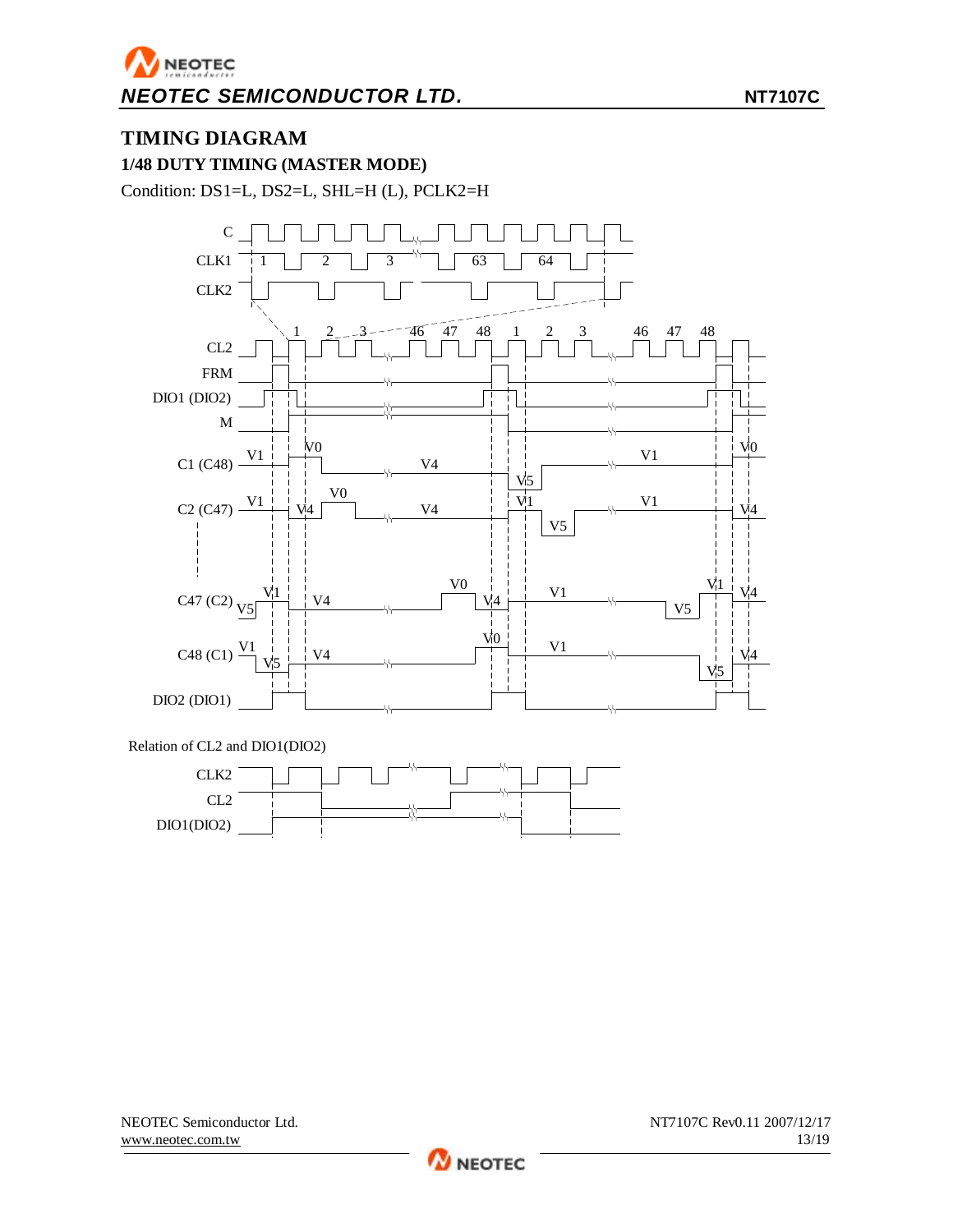### **1/128 DUTY TIMING (MASTER MODE)**

Condition: DS1=H, DS2=H, SHL=H(L), PCLK2=H





NEOTEC Semiconductor Ltd.  $NT7107C$  Rev0.11 2007/12/17 [www.neotec.com.tw](http://www.neotec.com.tw) 14/19

**M** NEOTEC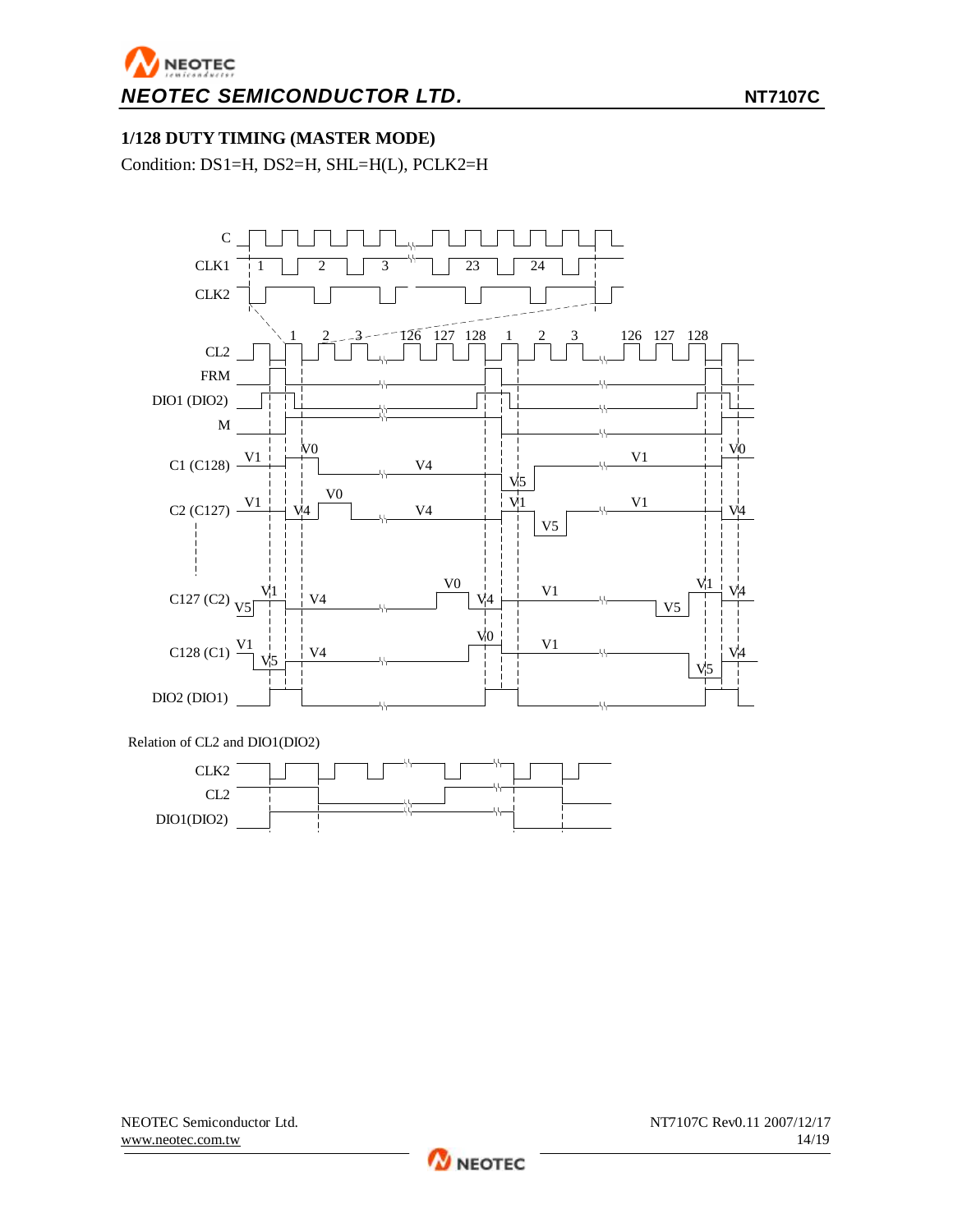### **1/48 DUTY TIMING (SLAVE MODE)**

Condition: SHL=H (L), PCLK2=L



### **POWER DRIVER CIRCUIT**



### Relation of Duty & Bias

| Duty  | <b>Bias</b> | <b>RDIV</b> | When duty factor is $1/48$ , the value of R1 & R2 |
|-------|-------------|-------------|---------------------------------------------------|
| 1/48  | 1/8         | $R2=4R1$    | should satisfy.                                   |
| 1/64  | 1/9         | $R2=5R1$    | $-R1/(4R1 + R2)=1/8$ ;                            |
| 1/96  | 1/11        | $R2=7R1$    | $-R1=3k\Omega$ , $R2=12k\Omega$                   |
| 1/128 | 1/12        | $R2 = 8R1$  |                                                   |

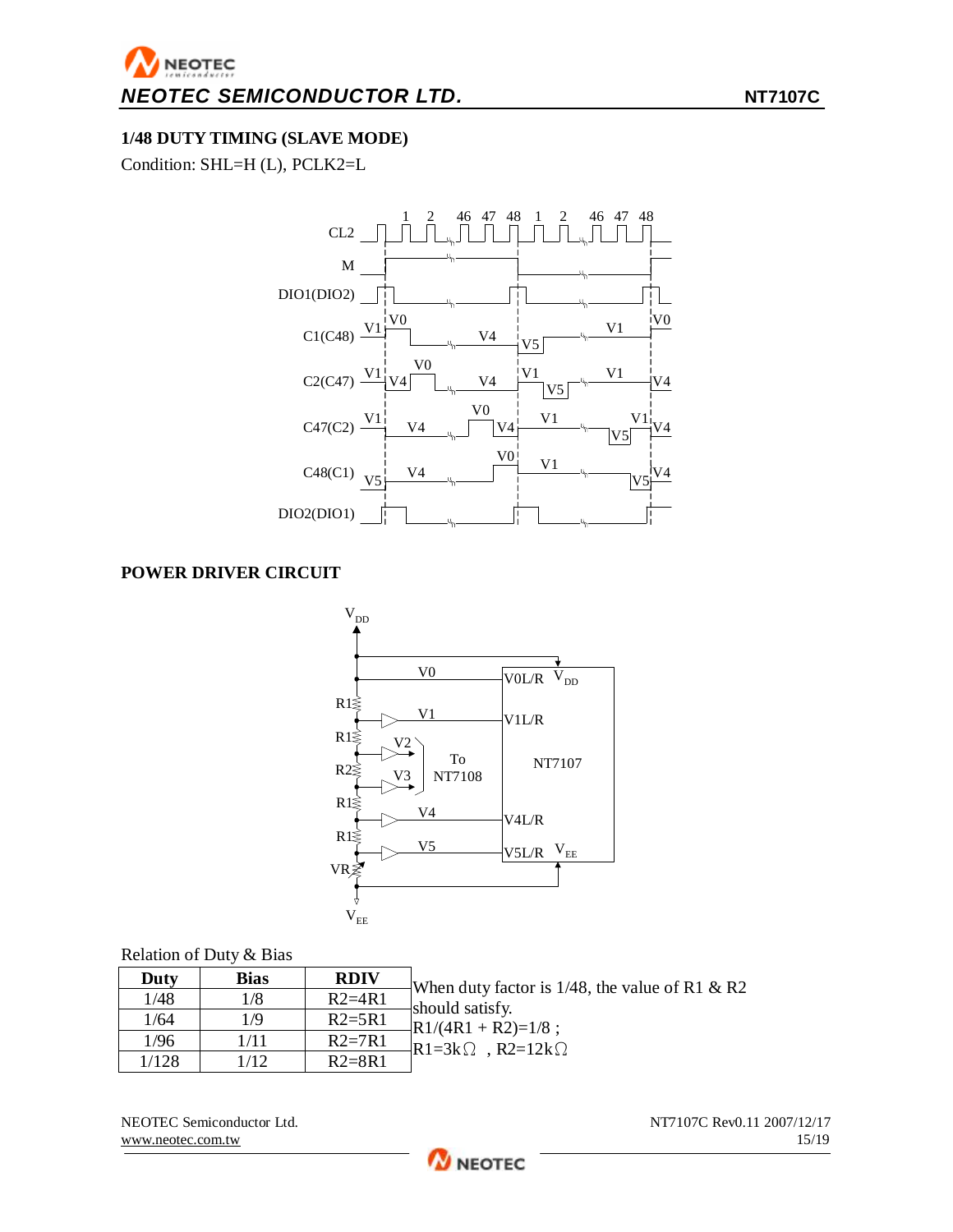### **APPLICATION CIRCUIT**

1/128 duty Segment driver (NT7108) interface circuit



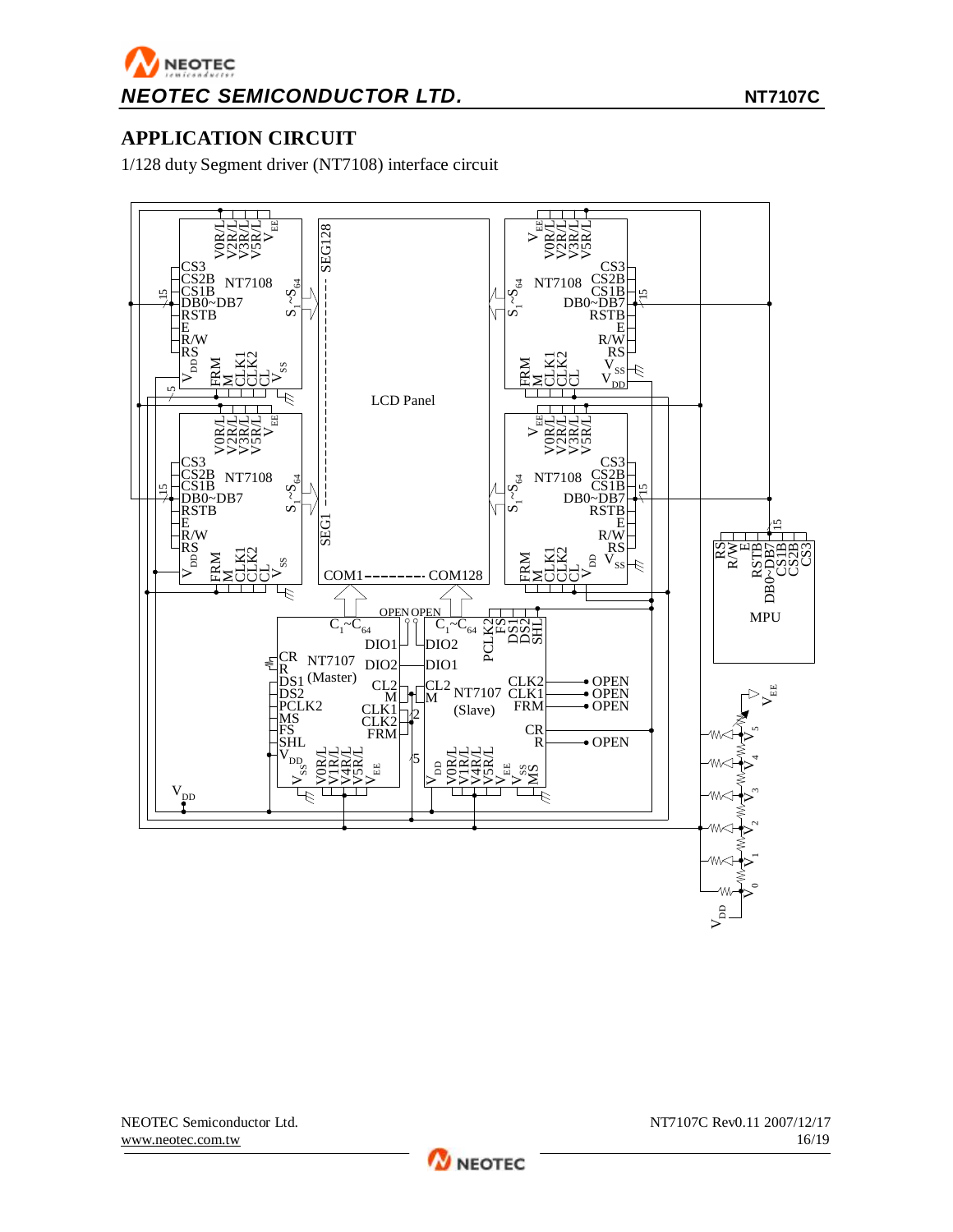# NEOTEC *NEOTEC SEMICONDUCTOR LTD.* **NT7107C**

### **PAD DIAGRAM**

*Note:* Please connects the substrate to V<sub>DD</sub> or floating.

| 91<br>$1$ C <sub>22</sub><br>C23 | 90<br>89<br>88<br>87<br>86<br>85<br>84<br>83<br>82<br>81<br>80<br>79<br>78<br>77<br>76<br>75<br>74<br>73<br>72<br>C28<br>C42<br>C37<br>C29<br>C36<br>C38<br>C39<br>C40<br>C26<br>C27<br>C30<br>C32<br>C33<br>C35<br>C41<br>C25<br>C24<br>C34                                                                    | C43 n               |
|----------------------------------|-----------------------------------------------------------------------------------------------------------------------------------------------------------------------------------------------------------------------------------------------------------------------------------------------------------------|---------------------|
| $\sqrt{21}$                      | $\overline{c31}$                                                                                                                                                                                                                                                                                                | $C44$ 70            |
| $s$ C <sub>20</sub>              |                                                                                                                                                                                                                                                                                                                 | $C45$ 69            |
| $4$ C19                          |                                                                                                                                                                                                                                                                                                                 | $C46$ 68            |
| 5 C18                            |                                                                                                                                                                                                                                                                                                                 | $C47$ 67            |
| C17<br>6                         |                                                                                                                                                                                                                                                                                                                 | $C48$ <sup>66</sup> |
| $\overline{7}$ C <sub>16</sub>   |                                                                                                                                                                                                                                                                                                                 | $C49$ 65            |
| $\overline{c}$ C15               |                                                                                                                                                                                                                                                                                                                 | $C50$ <sup>64</sup> |
| $\circ$ C14                      |                                                                                                                                                                                                                                                                                                                 | $C51$ <sup>63</sup> |
| $10$ C 13                        |                                                                                                                                                                                                                                                                                                                 | $C52$ <sub>62</sub> |
| $\overline{\text{H}}$ C12        | Y                                                                                                                                                                                                                                                                                                               | $C53$ <sup>61</sup> |
| 12 C11                           |                                                                                                                                                                                                                                                                                                                 | $C54$ 60            |
| $13$ C 1 Ø                       |                                                                                                                                                                                                                                                                                                                 | $C55$ 59            |
| 14 C9                            | $\rightarrow X$<br>(0, 0)                                                                                                                                                                                                                                                                                       | $C56$ 58            |
| 15 C8                            | NT7107C                                                                                                                                                                                                                                                                                                         | $C57$ 57            |
| $16$ C7                          |                                                                                                                                                                                                                                                                                                                 | $C58$ 56            |
| 17 C6                            |                                                                                                                                                                                                                                                                                                                 | $C59$ <sup>55</sup> |
| $18$ C <sub>5</sub>              | Chip Size : 3110 um*3500 um<br>Pad Size :90 um*90 um                                                                                                                                                                                                                                                            | $C60$ 54            |
| 19 C4                            | Pad Pitch: 120 um                                                                                                                                                                                                                                                                                               | $C61$ 53            |
| C <sub>3</sub><br>20             |                                                                                                                                                                                                                                                                                                                 | $C62$ 52            |
| $21$ $C2$                        |                                                                                                                                                                                                                                                                                                                 | $C63$ 51            |
| C1                               |                                                                                                                                                                                                                                                                                                                 | $C64$ 50            |
| $23$ Vee                         |                                                                                                                                                                                                                                                                                                                 | $Vee _4^4$          |
| 24 V1L                           |                                                                                                                                                                                                                                                                                                                 | $V1R$ 48            |
| 25 V4L                           |                                                                                                                                                                                                                                                                                                                 | $V4R$ 47            |
| V5L<br>26                        | PCLK2<br>DIO <sub>2</sub><br>CLK2                                                                                                                                                                                                                                                                               | $V5R$ 46            |
| 27 VØL                           | $\overline{SND}$<br>CLK:<br>FRM<br>D <sub>S2</sub><br><b>UIA</b><br>CL <sub>2</sub><br>$_{\rm D10}$<br><b>THS</b><br>$\overline{DS}$<br>$\overline{\mathbf{M}}$ S<br>$\overline{\text{CR}}$<br>$\overline{54}$<br>$\mathbf{\underline{\alpha}}$<br>$\frac{1}{41}$<br>42<br>43<br>31<br>37<br>39<br>$49^{\circ}$ | $VØR$ 45            |
|                                  | 32<br>33<br>34<br>35<br>36<br>38<br>28<br>29<br>30<br>$\bf 44$                                                                                                                                                                                                                                                  |                     |

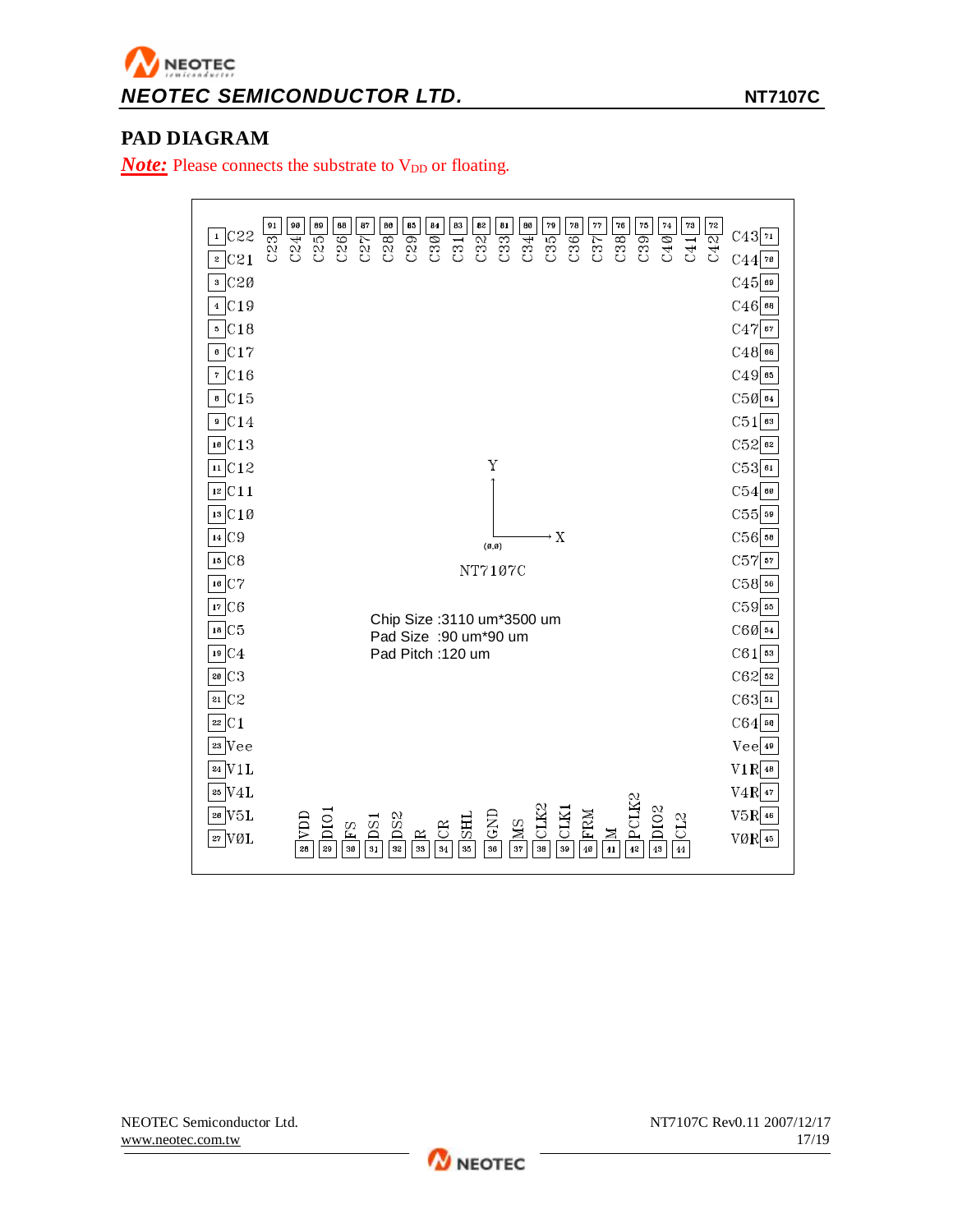# NEOTEC *NEOTEC SEMICONDUCTOR LTD.* **NT7107C**

### **PAD DIAGRAM**

|                 | PAD                    | <b>COORDINATES</b>    |            |                 | PAD                     | <b>COORDINATES</b> |                       |
|-----------------|------------------------|-----------------------|------------|-----------------|-------------------------|--------------------|-----------------------|
| NØ              | <b>NAME</b>            |                       |            | NØ.             | <b>NAME</b>             |                    |                       |
|                 | C22                    | $-1426.70$            | 1556.10    | 48              | V1R                     | 1426.60            | $-1203.\overline{90}$ |
| $\overline{2}$  | $\overline{C21}$       | $-1426.70$            | 1436.10    | 49              | Vee                     | 1426.60            | $-1083.90$            |
| $\overline{3}$  | $\overline{C20}$       | $-1426.70$            | 1316.10    | 50              | C64                     | 1426.60            | $-963.90$             |
| $\overline{4}$  | C19                    | $-1426.70$            | 1196.10    | 51              | $\overline{C63}$        | 1426.60            | $-843.90$             |
| $\overline{5}$  | $\overline{C18}$       | $-1426.70$            | 1076.10    | $\overline{52}$ | $\overline{C62}$        | 1426.60            | $-723.90$             |
| $6\phantom{.0}$ | $\overline{C17}$       | $-1426.70$            | 956.10     | 53              | $\overline{C61}$        | 1426.60            | $-603.90$             |
| 7               | C16                    | $-1426.70$            | 836.10     | 54              | $\overline{C60}$        | 1426.60            | $-483.90$             |
| $\overline{8}$  | C15                    | $-1426.70$            | 716.10     | $\overline{55}$ | $\overline{C59}$        | 1426.60            | $-363.90$             |
| $\overline{9}$  | C14                    | $-1426.70$            | 596.10     | $\overline{56}$ | $\overline{C58}$        | 1426.60            | $-243.90$             |
| 10              | $\overline{C13}$       | $-1426.70$            | 476.10     | $\overline{57}$ | $\overline{C57}$        | 1426.60            | $-123.90$             |
| 11              | $\overline{C12}$       | $-1426.70$            | 356.10     | $\overline{58}$ | $\overline{C56}$        | 1426.60            | $-3.90$               |
| $\overline{12}$ | $\overline{C11}$       | $-\overline{1426.70}$ | 236.10     | $\overline{59}$ | $\overline{C55}$        | 1426.60            | 116.10                |
| $\overline{13}$ | $\overline{C10}$       | $-1426.70$            | 116.10     | 60              | $\overline{C54}$        | 1426.60            | 236.10                |
| 14              | $\overline{C9}$        | $-1426.70$            | $-3.90$    | 61              | $\overline{C53}$        | 1426.60            | 356.10                |
| 15              | $\overline{C8}$        | $-1426.70$            | $-123.90$  | $\overline{62}$ | $\overline{C52}$        | 1426.60            | $\overline{476}.10$   |
| 16              | $\overline{C7}$        | $-1426.70$            | $-243.90$  | 63              | $\overline{C51}$        | 1426.60            | 596.10                |
| $\overline{17}$ | $\overline{C6}$        | $-1426.70$            | $-363.90$  | 64              | $\overline{\text{C50}}$ | 1426.60            | 716.10                |
| 18              | C <sub>5</sub>         | $-1426.70$            | $-483.90$  | 65              | C49                     | 1426.60            | 836.10                |
| $\overline{19}$ | $\overline{C4}$        | $-1426.70$            | $-603.90$  | 66              | $\overline{C48}$        | 1426.60            | 956.10                |
| $\overline{20}$ | $\overline{\text{C3}}$ | $-1426.70$            | $-723.90$  | $\overline{67}$ | $\overline{C47}$        | 1426.60            | 1076.10               |
| $\overline{21}$ | $\overline{\text{C2}}$ | $-1426.70$            | $-843.90$  | 68              | $\overline{C46}$        | 1426.60            | 1196.10               |
| $\overline{22}$ | $\overline{C1}$        | $-1426.70$            | $-963.90$  | 69              | $\overline{C45}$        | 1426.60            | 1316.10               |
| $\overline{23}$ | Vee                    | $-1426.70$            | $-1083.90$ | $\overline{70}$ | $\overline{C44}$        | 1426.60            | 1436.10               |
| $\overline{24}$ | V1L                    | $-1426.70$            | $-1203.90$ | $\overline{71}$ | $\overline{C43}$        | 1426.60            | 1556.10               |
| $\overline{25}$ | V4L                    | $-1426.70$            | $-1323.90$ | $\overline{72}$ | C42                     | 1140.00            | 1611.80               |
| 26              | V5L                    | $-1426.70$            | $-1443.90$ | $\overline{73}$ | C41                     | 1020.00            | 1611.80               |
| $\overline{27}$ | VØL                    | $-1426.70$            | $-1563.90$ | 74              | $\overline{C40}$        | 900.00             | 1611.80               |
| $\overline{28}$ | <b>VDD</b>             | $-974.90$             | $-1618.10$ | $\overline{75}$ | $\overline{C39}$        | 780.00             | 1611.80               |
| 29              | DIO1                   | $-854.90$             | $-1618.10$ | $\overline{76}$ | $\overline{\text{C38}}$ | 660.00             | 1611.80               |
| $\overline{30}$ | $\overline{\text{FS}}$ | $-734.90$             | $-1618.10$ | $\overline{77}$ | $\overline{C37}$        | 540.00             | 1611.80               |
| $\overline{31}$ | DS1                    | $-614.90$             | $-1618.10$ | $\overline{78}$ | $\overline{\text{C36}}$ | 420.00             | 1611.80               |
| $\overline{32}$ | $\overline{DS2}$       | $-494.90$             | $-1618.10$ | $\overline{79}$ | $\overline{C35}$        | 300.00             | 1611.80               |
| $\overline{33}$ | $\mathbf R$            | $-374.90$             | $-1618.10$ | 80              | $\overline{C34}$        | 180.00             | 1611.80               |
| $\overline{34}$ | $\overline{\text{CR}}$ | $-254.90$             | $-1618.10$ | 81              | $\overline{\text{C33}}$ | 60.00              | 1611.80               |
| $\overline{35}$ | <b>SHL</b>             | $-134.90$             | $-1618.10$ | $\overline{82}$ | $\overline{\text{C32}}$ | $-60.00$           | 1611.80               |
| $\overline{36}$ | GND                    | $-1.90$               | $-1618.10$ | $\overline{83}$ | $\overline{\text{C31}}$ | $-180.00$          | 1611.80               |
| $\overline{37}$ | MS                     | 131.10                | $-1618.10$ | 84              | $\overline{C30}$        | $-300.00$          | 1611.80               |
| $\overline{38}$ | CLK2                   | 251.10                | $-1618.10$ | $\overline{85}$ | $\overline{C29}$        | $-420.00$          | 1611.80               |
| 39              | CLK1                   | 371.10                | $-1618.10$ | 86              | $\overline{C28}$        | $-540.00$          | 1611.80               |
| 40 <sup>°</sup> | <b>FRM</b>             | 491.10                | $-1618.10$ | 87              | $\overline{C}$          | $-660.00$          | 1611.80               |
| 41              | $\mathbf M$            | 611.10                | $-1618.10$ | 88              | $\overline{C26}$        | $-780.00$          | 1611.80               |
| 42              | PCLK2                  | 731.10                | $-1618.10$ | 89              | $\overline{C}25$        | $-900.00$          | 1611.80               |
| 43              | D <sub>102</sub>       | 851.10                | $-1618.10$ | 90              | C24                     | $-1020.00$         | 1611.80               |
| 44              | CL2                    | 971.10                | $-1618.10$ | 91              | C23                     | $-1140.00$         | 1611.80               |
| 45              | VØR                    | 1426.60               | $-1563.90$ |                 |                         |                    |                       |
| 46              | V5R                    | 1426.60               | $-1443.90$ |                 |                         |                    |                       |
| $\overline{47}$ | V <sub>4</sub> R       | 1426.60               | $-1323.90$ |                 |                         |                    |                       |